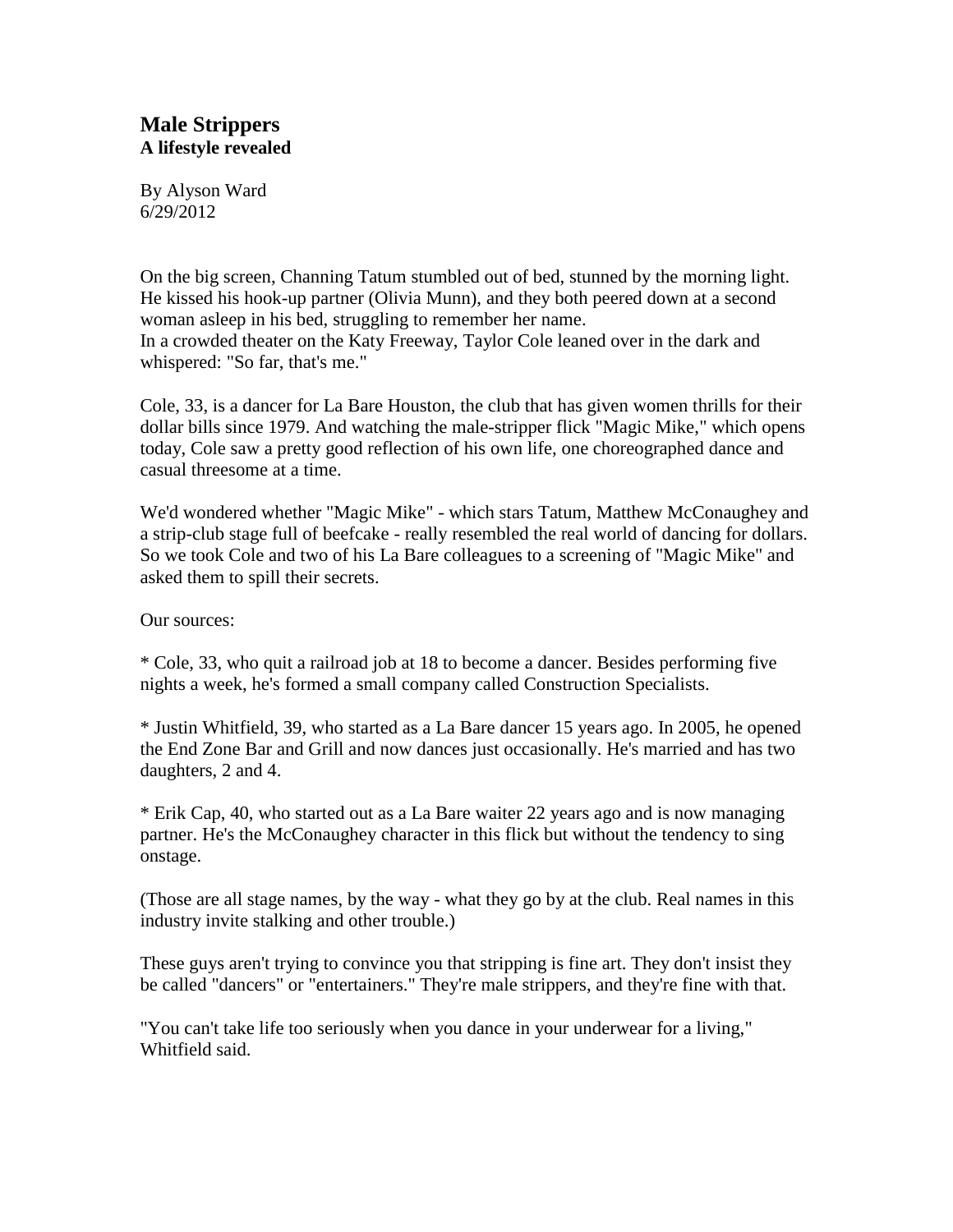The "Magic Mike" verdict: The La Bare men were stunned at the movie's accuracy. Director Steven Soderbergh, they say, got the look and the lifestyle, the onstage moves and the backstage vibe just right.

We wanted specifics. After all, these guys know the take-it-off, make-it-rain world as well as anybody.

So here's what "Magic Mike" and the men of La Bare have in common:

# **Those stage acts look pretty familiar**

You'll see a lot of dancing (and writhing) in "Magic Mike." Most of it looks pretty familiar, the La Bare men say. Strip-club acts are like folk songs: They get passed from club to club, and it's hard to know where they started.

"It's Raining Men" is brought out early in the movie, with a stage full of men in raincoats who twirl umbrellas as they strip down to their skivvies.

"That's an old act for us," Cap said.

You'll see the standard cowboy shtick. The cop. The firefighter.

"Those are very basic staple acts," Cap said. "They're still strong, but they've been around for so long."

A handful of "Magic Mike's" moves were new - "I've never seen some of those acts," Whitfield said - and some of the dancing was a bit over the top.

"We've seen some great entertainers in our time, some great dancers," Cap said. "But some of those spiral triple flips, turns, geez. … We don't see that level."

## **Drinking and dancing go hand in hand**

There's barely a scene in "Magic Mike" where somebody's not drinking a beer or downing a cocktail. Can strippers really drink that much and keep their boyish figures?

Yep. But it takes work to look this good.

Strippers all have regular gym routines. They take supplements. They drink more water than you can imagine. And there are some general rules for imbibing.

"If you drink your clear liquors, you'll save calories," Whitfield said. "If you're going to drink liquor, drink clear. If you're going to drink beer, drink light beer. If you drink a mixer, drink diet soda."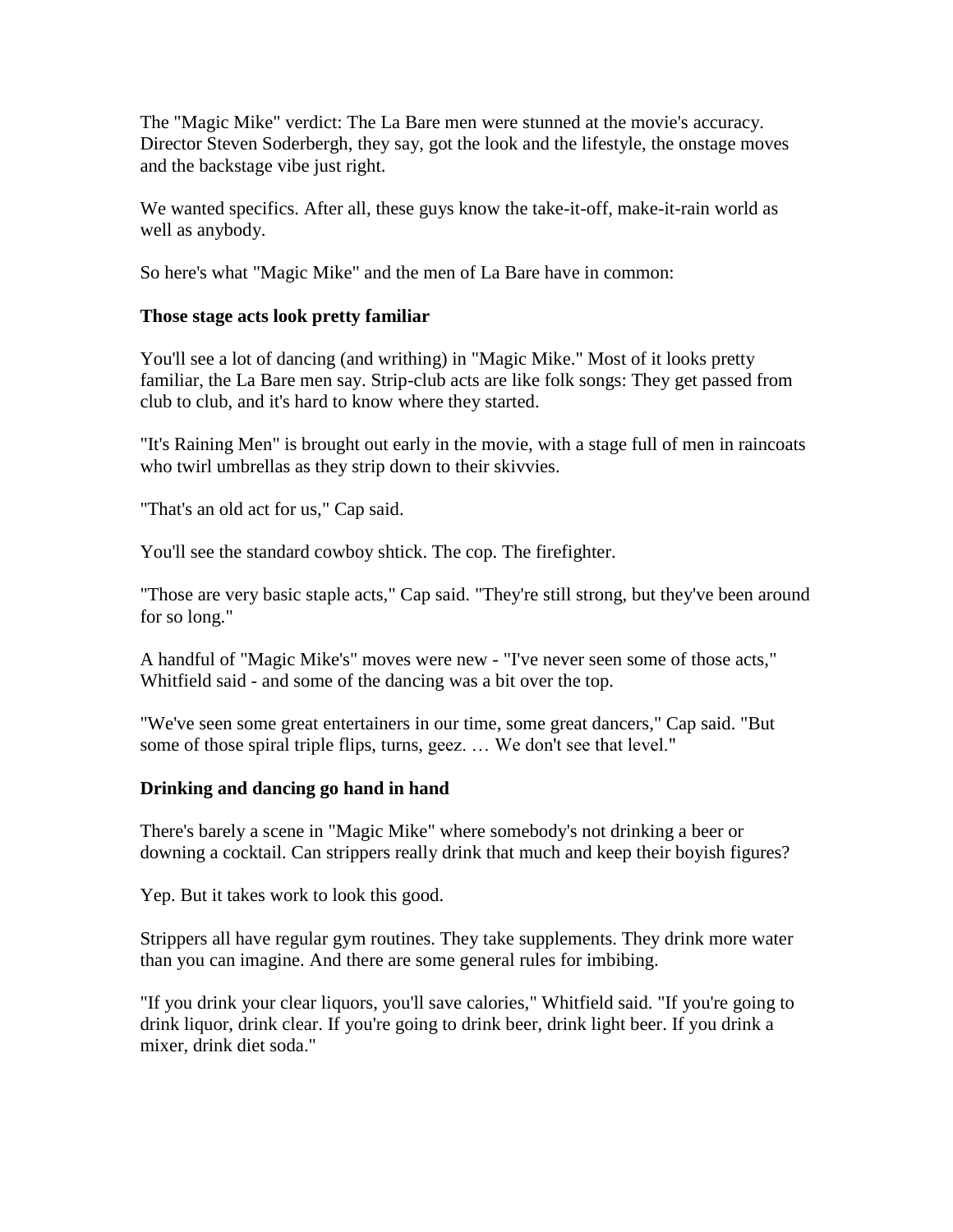## **Strippers do form relationships with their customers**

Not everything happens on the stage. "Magic Mike" doesn't focus on this, but relationships with customers are the lifeblood of any strip club.

There are several levels, of course. First, there's the casual hook-up. "We call them onemoment stands," Whitfield said - impulsive and quick, the encounter's usually over before first names are exchanged.

Then there are the customers who just want to hang around. "They want to be part of the fun, part of the experience," Cap said. "They'll pick you up, take you to go eat, take you to the gym, they'll buy your supplements."

And then there are the regulars, which the guys call "tippers." A tipper is a woman who comes in regularly - maybe a couple of times a week - and focuses on one man.

"You can't make it as a dancer if you don't have a few tippers," Whitfield said. "You won't make enough." If a woman can be counted on to buy one, two, maybe three private dances each visit, "that's an entry-level tipper, " he said.

These dances generally run \$30 each and last the length of one song. A good night, Cole says, is earning more than \$300.

Some women are in unhappy relationships, Cap said. More than sexy thrills, they want to spend time with men who'll talk to them - and they're willing to pay for it.

Whitfield kept a tipper for six years that way. "She'd get dances from me," he said, "but for the most part I'd sit there and talk to her." A stripper's role, he said, is "part therapist."

## **You, too, can be recruited into strip-club stardom**

In "Magic Mike," a 19-year-old kid named Adam (Alex Pettyfer) can't keep a job or a football scholarship. But when he gets recruited to work for a strip club, he becomes a star - and finds a life he loves.

That's a hauntingly familiar story to Cole. Fifteen years ago, he was 18 and hated his day job. Whitfield was a guy he knew at the gym.

"He recruited me," Cole said. "It was almost the exact same scenario."

And after 15 years of dancing, travel and the sort of antics we can't write about in the newspaper, Whitfield and Cole decided they had so many stories, they should write a book. They've signed a contract with a publisher - Ellora's Cave, which specializes in erotic romance books - and the book is in editing now.Working title: "Take It Off! Confessions of a Male Stripper."